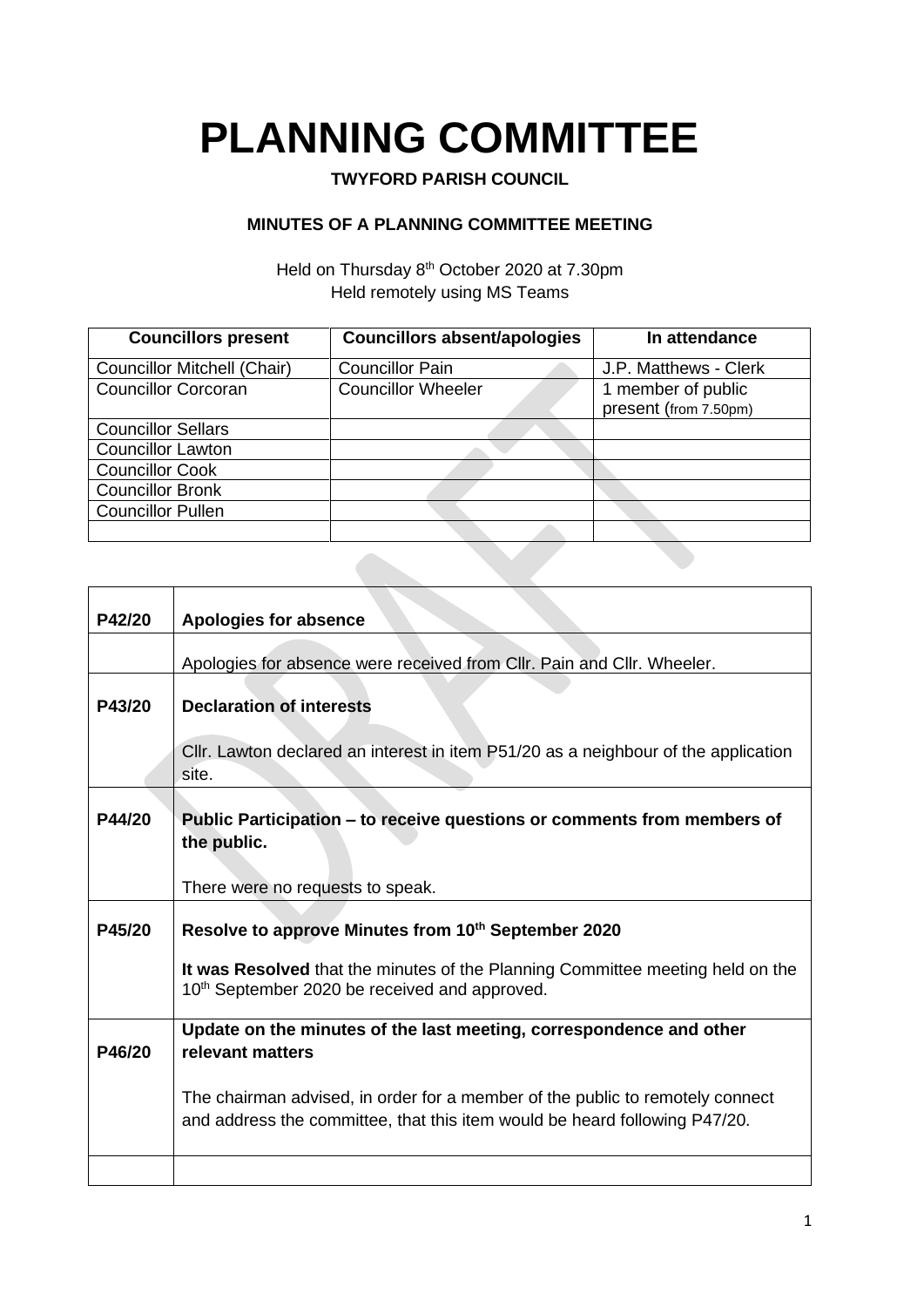| P47/20 | To review applications received, and agree comments on new planning                                                                                                                                                                                                                                                                                                                                                                                                                                                                                                                                                        |
|--------|----------------------------------------------------------------------------------------------------------------------------------------------------------------------------------------------------------------------------------------------------------------------------------------------------------------------------------------------------------------------------------------------------------------------------------------------------------------------------------------------------------------------------------------------------------------------------------------------------------------------------|
|        | applications                                                                                                                                                                                                                                                                                                                                                                                                                                                                                                                                                                                                               |
|        | (Amended Plans) Two storey extension to the side of the property with<br>internal alterations to provide additional bedroom space at first floor &<br>kitchen dining area at ground floor level. Alterations to existing<br>conservatory to convert to sun lounge.<br><b>Planning Application</b><br>4 Segars Lane Twyford SO21 1QJ<br>Ref. No: SDNP/20/01936/HOUS   Received: Mon 18 May 2020   Validated: Wed<br>20 May 2020   Status: Pending Consideration. Expires 01.10.2020                                                                                                                                         |
|        | <b>TPC Comments:</b><br>Noted. This application had already been determined by the Local Planning<br>Authority.                                                                                                                                                                                                                                                                                                                                                                                                                                                                                                            |
|        | Demolition of existing pond. Erection of single storey outbuilding to be<br>used as additional seating to existing cafe.<br><b>Planning Application</b><br>Twyford Post Office High Street Twyford SO21 1NH<br>Ref. No: SDNP/20/02914/FUL   Received: Thu 16 Jul 2020   Validated: Mon 14<br>Sep 2020   Status: Pending Consideration. Expires 12.10.2020                                                                                                                                                                                                                                                                  |
|        | <b>TPC Comments:</b><br>No Objection. However, members would like to see deliveries related to<br>construction works avoid school run times and no work be permitted at weekends.<br>Cllr. Cook also raised a concern about the potential impact on parking on the<br>adjacent roads during the construction period.                                                                                                                                                                                                                                                                                                       |
|        | T1: Conifer- Reduce height by 2m and prune back from garden by 1m to<br>create more space and light in garden. T2: Ash- Remove to allow more light<br>into house. T3: Prunus- Remove due to poor condition and close proximity<br>to house T4: Lime- Prune laterals extending toward house back by 2-3m and<br>crown lift epicormic growth and smaller minor limbs to height of 5m. T5:<br>Sycamore- Fell to prevent interference with services overhead.<br><b>Planning Application</b><br>St Christophers High Street Twyford SO21 1NH<br>Ref. No: SDNP/20/03874/TPO   Received: Fri 11 Sep 2020   Validated: Fri 11 Sep |
|        | 2020   Status: Pending Consideration. Expires 15.10.2020<br><b>TPC Comments:</b><br>No Objection. However, members would like to know whether replacement tree<br>planting was proposed for the trees that were being removed.                                                                                                                                                                                                                                                                                                                                                                                             |
| P46/20 | Update on the minutes of the last meeting, correspondence and other                                                                                                                                                                                                                                                                                                                                                                                                                                                                                                                                                        |
|        | relevant matters                                                                                                                                                                                                                                                                                                                                                                                                                                                                                                                                                                                                           |
|        | The Chairman had received correspondence regarding SDNP/20/03321/HOUS,<br>Sarsen Stone, which had been considered at a previous meeting of the planning<br>committee. The Chairman invited a member of the public, the applicant, to<br>address the committee on progress since that meeting.                                                                                                                                                                                                                                                                                                                              |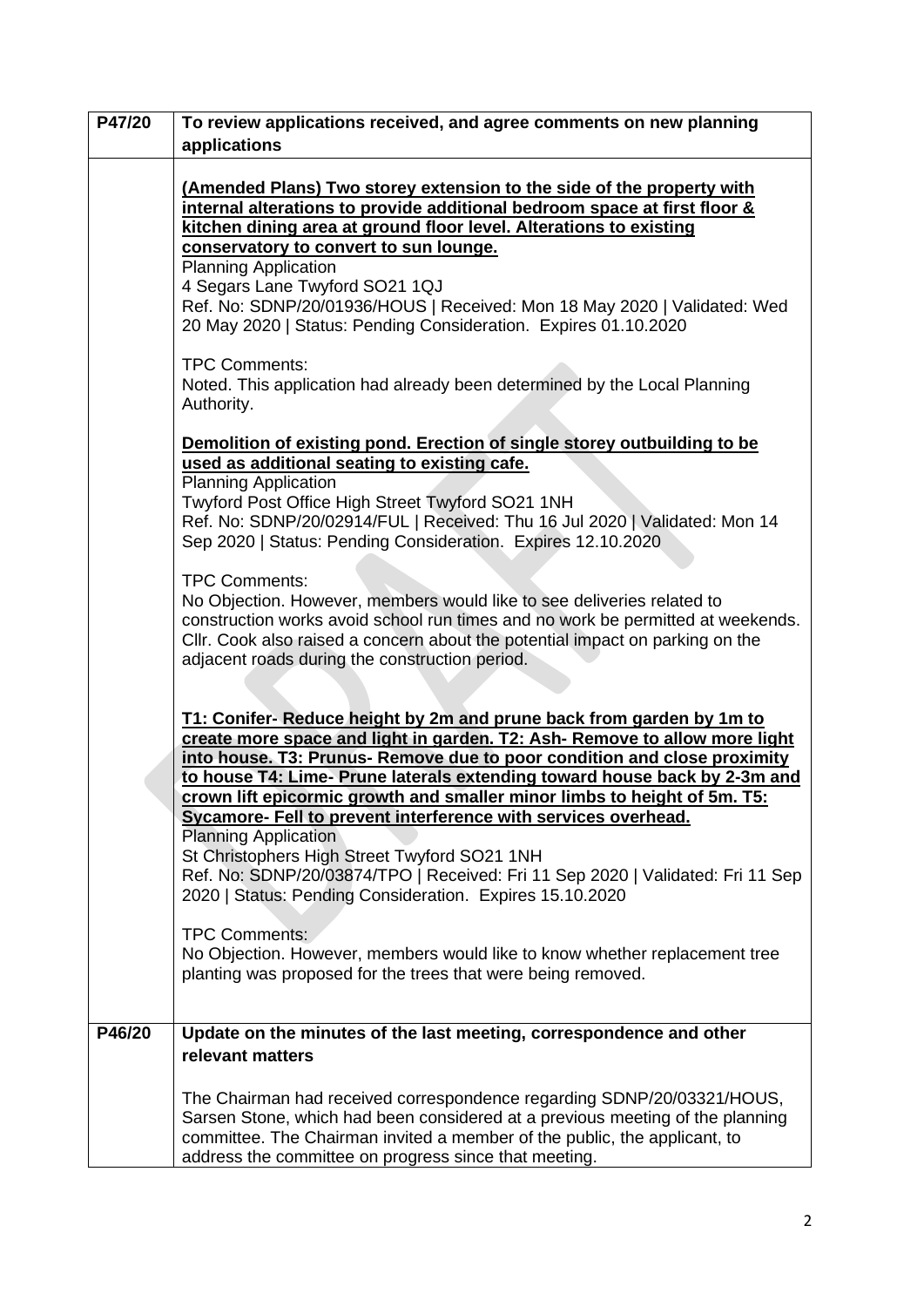|          | The committee heard that the previous plans had been modified to address three<br>key issues; 1) materials, 2) reducing the bulky appearance and 3) the raising and<br>reducing in size of a window to avoid overlooking. The member of the public<br>thanked Cllr. Cook and Cllr. Bronk for their suggestions and advised that the<br>modified application was being recommended for approval by the WCC Planning<br>Officer.<br>CIIr. Bronk thanked the applicants for their constructive approach and positive |
|----------|-------------------------------------------------------------------------------------------------------------------------------------------------------------------------------------------------------------------------------------------------------------------------------------------------------------------------------------------------------------------------------------------------------------------------------------------------------------------------------------------------------------------|
|          | engagement in making the changes and Cllr. Cook supported these comments.                                                                                                                                                                                                                                                                                                                                                                                                                                         |
|          | Cllr. Bronk advised that he expected that these changes could be dealt with<br>through a minor amendment to the existing full application.                                                                                                                                                                                                                                                                                                                                                                        |
|          | The correspondence was noted and the Chairman suggested that the item be<br>added to the next meeting of the planning committee if the application hadn't been<br>determined by Local Planning Authority by this time.                                                                                                                                                                                                                                                                                            |
|          |                                                                                                                                                                                                                                                                                                                                                                                                                                                                                                                   |
| P48/20   | Update on planning decisions made between 11 <sup>th</sup> September 2020 and 7 <sup>th</sup><br>October 2020                                                                                                                                                                                                                                                                                                                                                                                                     |
|          | No report was available at the time of the meeting.                                                                                                                                                                                                                                                                                                                                                                                                                                                               |
| P49/20   | Update from Cllr Mitchell on attendance at WCC planning reform meeting on<br>21st September 2020.                                                                                                                                                                                                                                                                                                                                                                                                                 |
|          | The Chairman advised the committee that significant amount of the information<br>presented at the meeting was not relevant to TPC's area because of its location<br>in the National Park, which retains substantial strength in national planning policy,<br>although changes to S106 and CIL were proposed. The Chairman felt there was a<br>lukewarm support for Neighbourhood Plans in the white paper.                                                                                                        |
|          | CIIr. Corcoran commented that the proposals were almost entirely focused on<br>delivering housing rather than looking at planning in holistic terms and all land<br>uses. There was no mention of transport infrastructure or employment.                                                                                                                                                                                                                                                                         |
| P50/20   | Review and decide next steps on South Downs planning consultation on<br>parking                                                                                                                                                                                                                                                                                                                                                                                                                                   |
|          | It was agreed to defer the item to the next meeting of the planning committee.                                                                                                                                                                                                                                                                                                                                                                                                                                    |
| P51/20   | Any other business                                                                                                                                                                                                                                                                                                                                                                                                                                                                                                |
| P51.1.20 | To review a late application received and suggest comments for<br>consideration at Full Council on 22 <sup>nd</sup> October.                                                                                                                                                                                                                                                                                                                                                                                      |
|          | Demolition of Hayfield and the equal sub-division of the site to build a<br>replacement dwelling and new second dwelling to the west.                                                                                                                                                                                                                                                                                                                                                                             |
|          | Hayfield Bourne Fields Twyford Winchester Hampshire SO21 1NY<br>SDNP/20/02672/PRE   Received: 30 Jun 2020   Validated: 19 Jul 2020   Status:<br>Pending Consideration. Expires 09.10.2020                                                                                                                                                                                                                                                                                                                         |
|          | The Committee heard various views from members, specifically regarding the<br>orientation of the buildings, identical design and bulk. The Chairman would write a                                                                                                                                                                                                                                                                                                                                                 |